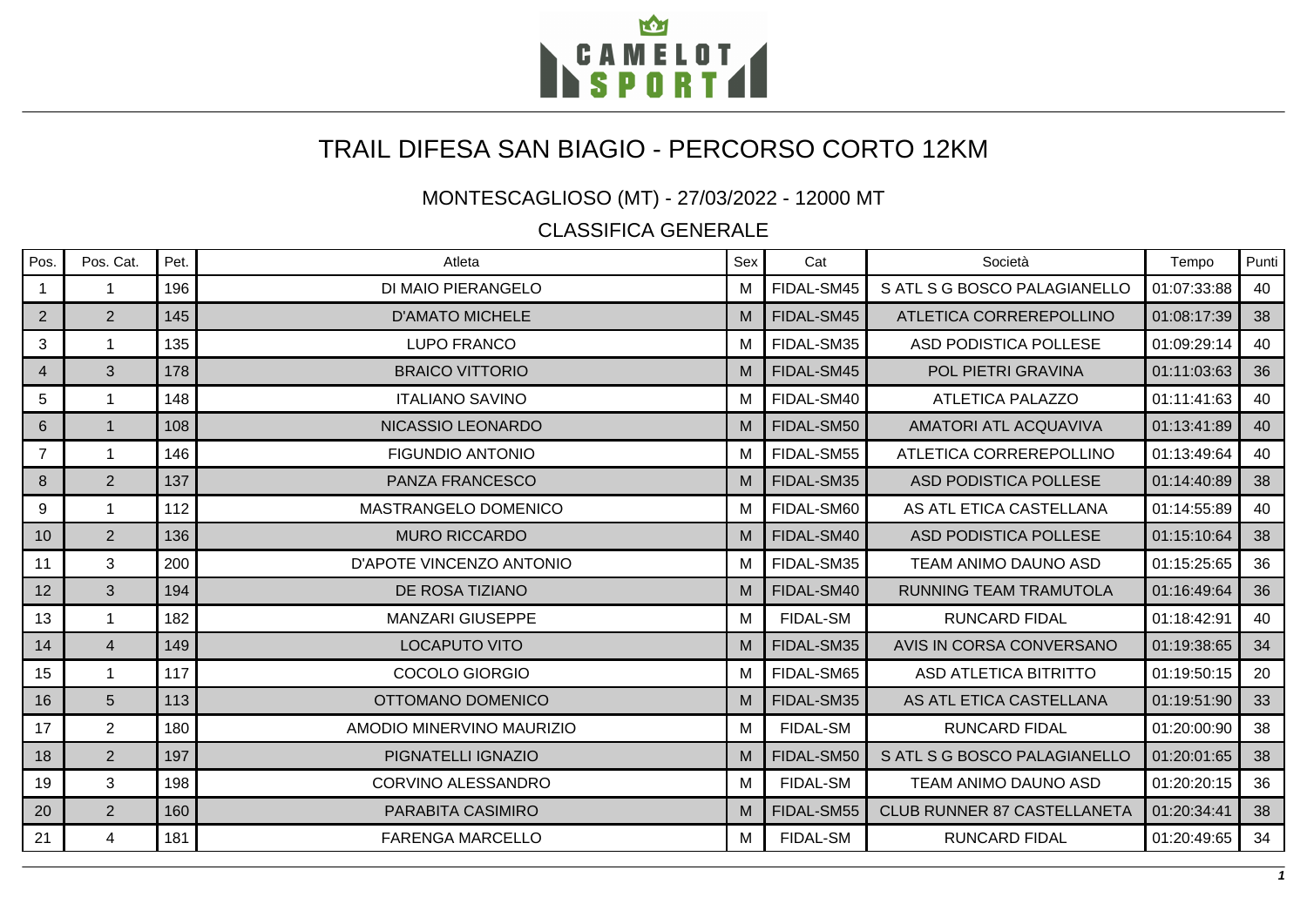

| Pos. | Pos. Cat.      | Pet. | Atleta                    | Sex | Cat             | Società                            | Tempo       | Punti |
|------|----------------|------|---------------------------|-----|-----------------|------------------------------------|-------------|-------|
| 22   | $\mathbf{1}$   | 119  | <b>VERDURA LORENZA</b>    | F   | FIDAL-SF35      | ASD GRAVINA FESTINA LENTE!         | 01:20:55:17 | 20    |
| 23   | 3              | 176  | MONTESANO ANTONIO         | M   | FIDAL-SM50      | <b>LUCANI FREE RUNNERS</b>         | 01:21:11:65 | 36    |
| 24   | 5 <sup>5</sup> | 110  | <b>DILAURO LUIGI</b>      | M   | <b>FIDAL-SM</b> | AS ATL ETICA CASTELLANA            | 01:21:12:65 | 33    |
| 25   | $\overline{4}$ | 147  | <b>TRICARICO PASQUALE</b> | м   | FIDAL-SM50      | ATLETICA GRASSANO                  | 01:22:51:91 | 34    |
| 26   | 6              | 190  | <b>NOBILE GIUSEPPE</b>    | M   | FIDAL-SM35      | <b>RUNNERS GINOSA</b>              | 01:23:02:65 | 32    |
| 27   | 5              | 164  | <b>GADALETA COSMO</b>     | M   | FIDAL-SM50      | FREE RUNNERS MOLFETTA              | 01:23:05:91 | 33    |
| 28   | $\mathbf{1}$   | 205  | PAPAPIETRO COSIMO         | M   | FIDAL-SM70      | <b>TOP RUNNERS LATERZA</b>         | 01:23:07:91 | 20    |
| 29   | 6              | 165  | LA GRASTA FRANCESCO       | м   | FIDAL-SM50      | FREE RUNNERS MOLFETTA              | 01:23:09:66 | 32    |
| 30   | $\overline{7}$ | 107  | <b>DITARANTO ANGELO</b>   | M   | FIDAL-SM50      | <b>AMATORI ATL ACQUAVIVA</b>       | 01:23:20:90 | 31    |
| 31   | $\mathbf{1}$   | 155  | OKRASA REGINA MARTA       | F   | FIDAL-SF45      | <b>BERNALDA RUNNERS</b>            | 01:24:17:91 | 20    |
| 32   | $\overline{4}$ | 128  | <b>TIERNO NICOLA</b>      | M   | FIDAL-SM45      | ASD METALFER POD. BRIENZA 2000     | 01:25:06:42 | 34    |
| 33   | 6              | 124  | <b>SINISI GABRIELE</b>    | M   | <b>FIDAL-SM</b> | ASD MARATHON MASSAFRA              | 01:25:40:41 | 32    |
| 34   | $2^{\circ}$    | 123  | <b>AZZONE ANGELA</b>      | F   | FIDAL-SF45      | ASD MARATHON MASSAFRA              | 01:26:36:91 | 18    |
| 35   | 3              | 171  | <b>FLUMERO GAETANO</b>    | м   | FIDAL-SM55      | <b>GS ATHLOS MATERA</b>            | 01:27:25:17 | 36    |
| 36   | 8              | 162  | SANSEVERINO ANTONELLO     | M   | FIDAL-SM50      | <b>CLUB RUNNER 87 CASTELLANETA</b> | 01:28:10:67 | 30    |
| 37   | $\overline{2}$ | 204  | PATERINO FRANCESCO PAOLO  | M   | FIDAL-SM65      | <b>TEAM SPORT MATERA</b>           | 01:28:13:42 | 18    |
| 38   | $\overline{4}$ | 121  | SANTARCANGELO GIUSEPPE    | M   | FIDAL-SM40      | <b>ASD I BITLOSSI-MONTERUN</b>     | 01:28:29:92 | 34    |
| 39   | $\overline{2}$ | 151  | CASTANO GIOVAMBATTISTA    | M   | FIDAL-SM60      | <b>BERNALDA RUNNERS</b>            | 01:29:35:92 | 38    |
| 40   | 5 <sup>5</sup> | 103  | <b>LAGIOIA FERDINANDO</b> | M   | FIDAL-SM40      | AA MANZARI CASAMASSIMA             | 01:29:41:67 | 33    |
| 41   | 5              | 175  | MASSARO DONATO            | M   | FIDAL-SM45      | <b>LUCANI FREE RUNNERS</b>         | 01:29:54:18 | 33    |
| 42   | $\overline{4}$ | 102  | <b>FICO DOMENICO</b>      | M   | FIDAL-SM55      | AA MANZARI CASAMASSIMA             | 01:29:54:19 | 34    |
| 43   | 9              | 179  | DEL VECCHIO MICHELE       | м   | FIDAL-SM50      | POL PIETRI GRAVINA                 | 01:29:59:92 | 29    |
| 44   | 5 <sup>5</sup> | 167  | ROSELLI RAFFAELE          | M   | FIDAL-SM55      | FREE RUNNERS MOLFETTA              | 01:30:00:42 | 33    |
| 45   | 10             | 129  | <b>PALMIERI PASQUALE</b>  | м   | FIDAL-SM50      | ASD MONTEDORO NOCI                 | 01:30:08:42 | 28    |
| 46   | 6              | 199  | <b>CORVINO GIULIO</b>     | M   | FIDAL-SM55      | <b>TEAM ANIMO DAUNO ASD</b>        | 01:30:10:18 | 32    |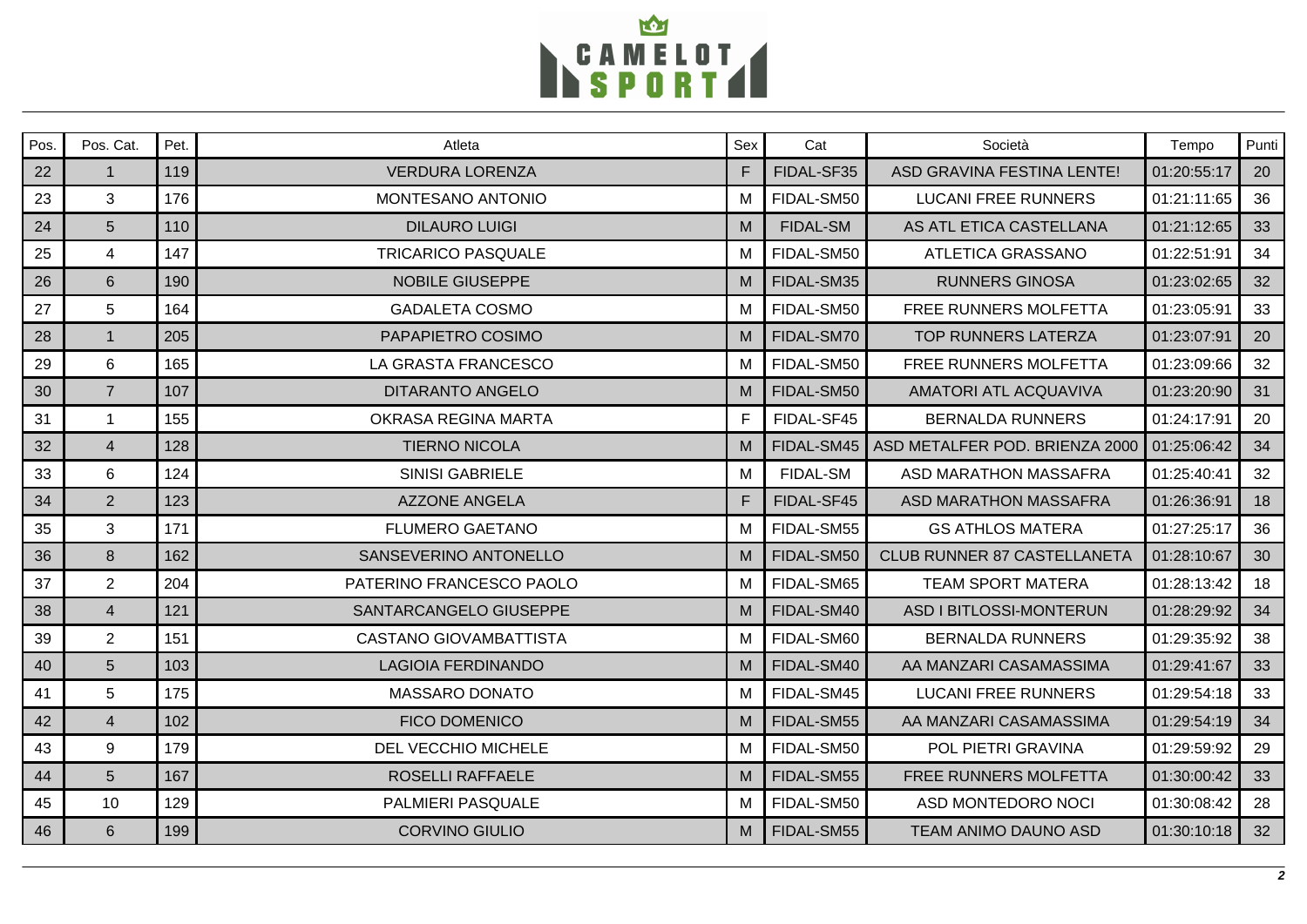

| Pos. | Pos. Cat.      | Pet. | Atleta                    | Sex | Cat        | Società                            | Tempo       | Punti |
|------|----------------|------|---------------------------|-----|------------|------------------------------------|-------------|-------|
| 47   | $\overline{7}$ | 195  | <b>RAGONE EMIDIO</b>      | M   | FIDAL-SM35 | RUNNING TEAM TRAMUTOLA             | 01:30:12:92 | 31    |
| 48   | $\overline{7}$ | 191  | <b>SALLUCE GIUSEPPE</b>   | M   | FIDAL-SM55 | <b>RUNNERS GINOSA</b>              | 01:30:20:67 | 31    |
| 49   | 8              | 187  | LOVECCHIO VINCENZO        | M   | FIDAL-SM55 | <b>RUNNERS GINOSA</b>              | 01:30:22:69 | 30    |
| 50   | 3              | 183  | D'ALCONZO ROBERTA         | F   | FIDAL-SF45 | <b>RUNNERS GINOSA</b>              | 01:30:25:67 | 16    |
| 51   | $6\phantom{1}$ | 156  | PORCELLI ERNESTO          | м   | FIDAL-SM40 | <b>BERNALDA RUNNERS</b>            | 01:30:52:17 | 32    |
| 52   | $\overline{1}$ | 152  | <b>CORVINO LUCIANA</b>    | F   | FIDAL-SF50 | <b>BERNALDA RUNNERS</b>            | 01:30:53:43 | 20    |
| 53   | $\overline{2}$ | 144  | CAPUTO GIOVANNA           |     | FIDAL-SF50 | ATLETICA CORREREPOLLINO            | 01:31:01:93 | 18    |
| 54   | 6              | 115  | LONGO ANGELO              | M   | FIDAL-SM45 | <b>AS DOF AMATORI TURI</b>         | 01:31:39:67 | 32    |
| 55   | 3              | 114  | <b>OTTOMANO GIANVITO</b>  | M   | FIDAL-SM60 | AS ATL ETICA CASTELLANA            | 01:31:55:18 | 36    |
| 56   | 8              | 111  | <b>DILAURO PIERO</b>      | M   | FIDAL-SM35 | AS ATL ETICA CASTELLANA            | 01:32:44:43 | 30    |
| 57   | $\overline{7}$ | 106  | <b>GRATTON MASSIMO</b>    | м   | FIDAL-SM40 | <b>ACQUAMARINA PALESE</b>          | 01:32:51:43 | 31    |
| 58   | 11             | 153  | DI CANDIA DOMENICO        | M   | FIDAL-SM50 | <b>BERNALDA RUNNERS</b>            | 01:34:04:68 | 27    |
| 59   | 8              | 193  | DE ROSA DOMENICO          | M   | FIDAL-SM40 | RUNNING TEAM TRAMUTOLA             | 01:34:12:93 | 30    |
| 60   | $\overline{7}$ | 202  | <b>ESPOSTO LUCA</b>       | M   | FIDAL-SM45 | <b>TEAM SPORT MATERA</b>           | 01:34:41:44 | 31    |
| 61   | 12             | 203  | FORTUNATO GOFFREDO        | M   | FIDAL-SM50 | <b>TEAM SPORT MATERA</b>           | 01:34:41:93 | 26    |
| 62   | 13             | 201  | DE PALO TOMMASO           | M   | FIDAL-SM50 | <b>TEAM SPORT MATERA</b>           | 01:34:41:94 | 25    |
| 63   | 9              | 172  | <b>LOGALLO GIUSEPPE</b>   | M   | FIDAL-SM55 | <b>GS ATHLOS MATERA</b>            | 01:35:22:94 | 29    |
| 64   | 10             | 188  | <b>MANZARI VITO</b>       | M   | FIDAL-SM55 | <b>RUNNERS GINOSA</b>              | 01:35:47:18 | 28    |
| 65   | 9              | 161  | ROCCO VINCENZO            | M   | FIDAL-SM40 | <b>CLUB RUNNER 87 CASTELLANETA</b> | 01:36:14:68 | 29    |
| 66   | 10             | 138  | <b>ALBANESE EMANUELE</b>  | M   | FIDAL-SM40 | <b>ASD TRE CASALI</b>              | 01:36:42:43 | 28    |
| 67   | $\overline{4}$ | 163  | <b>SEMERARO FRANCESCO</b> | м   | FIDAL-SM60 | <b>CLUB RUNNER 87 CASTELLANETA</b> | 01:38:22:94 | 34    |
| 68   | $5\phantom{.}$ | 166  | <b>REGINA FRANCESCO</b>   | M   | FIDAL-SM60 | FREE RUNNERS MOLFETTA              | 01:39:24:44 | 33    |
| 69   | 6              | 159  | <b>GRANILE VITTORIO</b>   | м   | FIDAL-SM60 | CLUB RUNNER 87 CASTELLANETA        | 01:41:10:94 | 32    |
| 70   | 11             | 116  | <b>MARRA VINCENZO</b>     | M   | FIDAL-SM40 | ASD ATLETICA AMATORI TURSI EPS     | 01:42:21:20 | 27    |
| 71   | 14             | 127  | <b>GARONE MICHELE</b>     | М   | FIDAL-SM50 | ASD METALFER POD. BRIENZA 2000     | 01:42:42:70 | 24    |